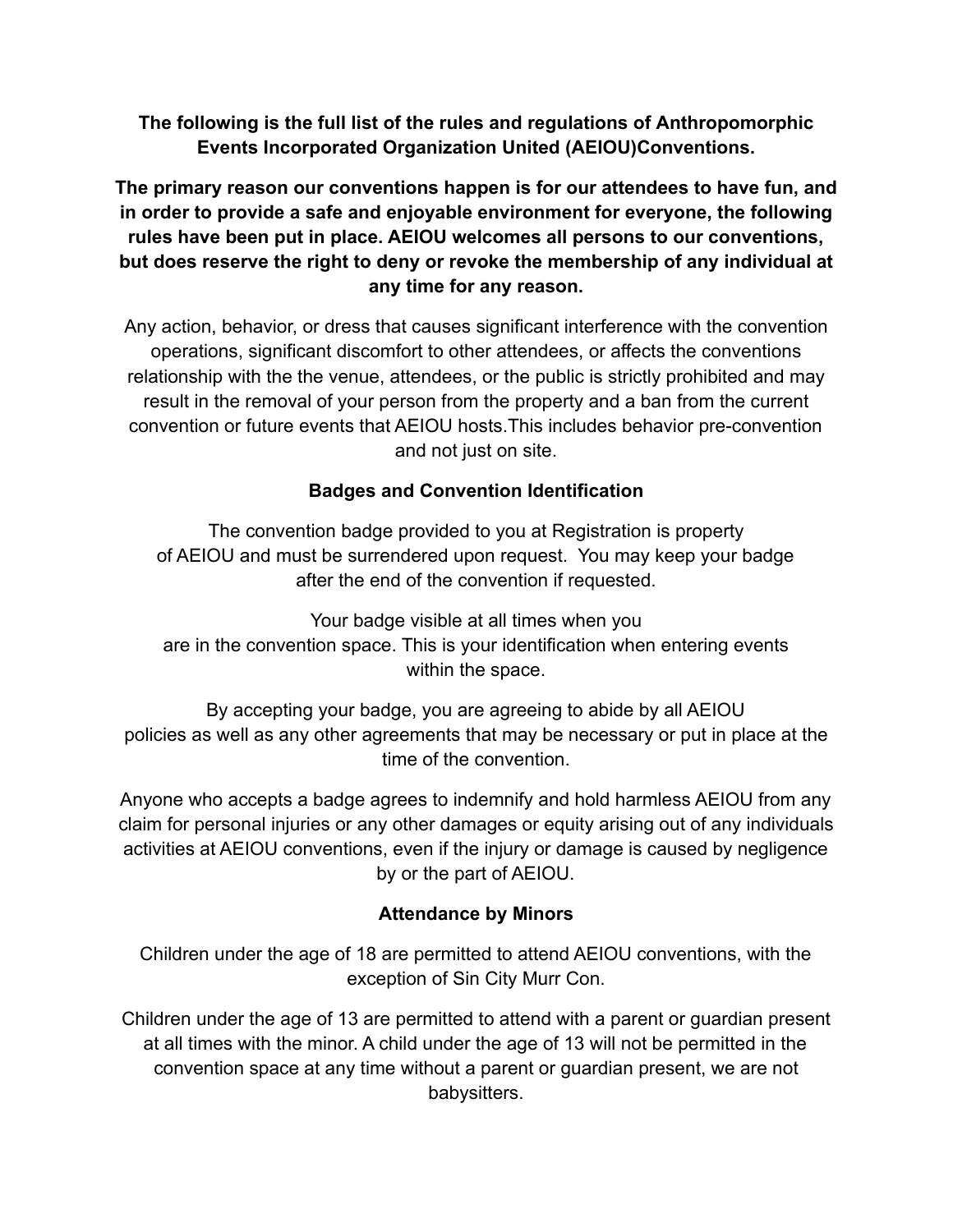A minor that is 14, 15, 16, or 17 is permitted to attend the convention without a parent or guardian present. Anything that the minor participates in at any AEIOU conventions are the sole responsibility of the minor's parent or guardian regardless of if they are present or not.

Minors are not permitted to enter any areas that are labeled as 18+, adults only, 21+, ect even with a parent or guardian present.

Minors that are 5 and under are permitted a badge without having to pay the badge fee.

# **Convention "Rating"**

AEIOU Conventions are considered "rated" at PG in all public areas.AEIOU becomes "PG-13" acceptable after 8pm. The exception being Sin City Murr Con where certain more adult themes may be visible in public areas during all convention hours.

Exceptions will be made in areas clearly marked as "Mature" rated in the schedule and event areas such as the 18+ areas in the Art Show/Dealers Den.

Any area with a rating above PG-13 will have controlled access and may require display of photo identification along with convention badges to verify age before admittance.

> 18+ areas will be off limits to Minors regardless of parental consent.

#### **General Rules**

No sleeping in any public areas of the hotel or convention spaces.

Attendees are required to follow any reasonable instructions when given by a staff member. If you believe an instruction is not reasonable, address your concerns to the Manager of that department. Disputes are escalated as necessary, but the decision of the Directors/Chair is final.

Convention spaces are open ONLY to registered attendees or visitors being escorted by staff.

Badges are issued only to one person and may not be shared at any time. If a badge is found to be shared, the badge will be taken for the duration of the convention and the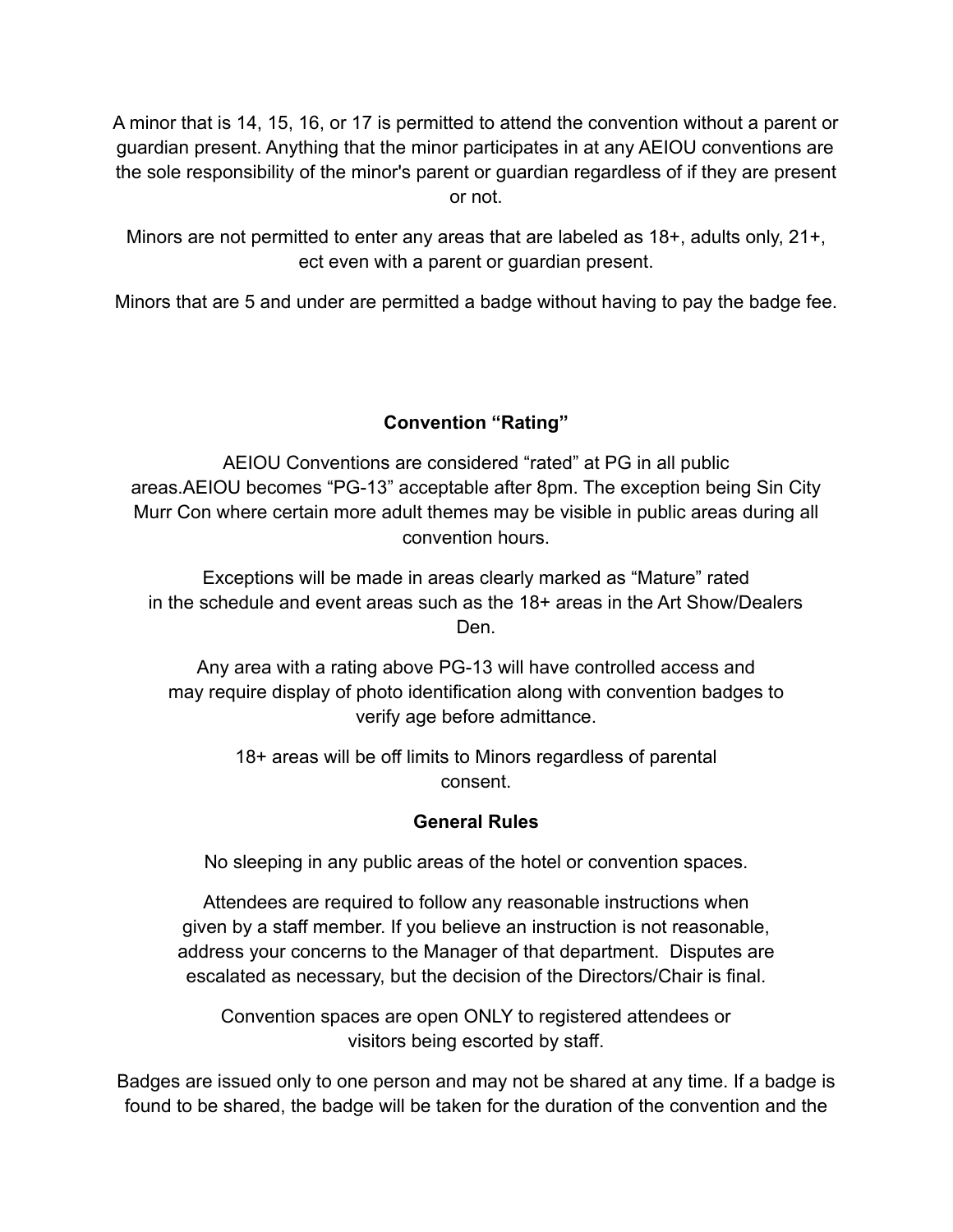person originally issued the badge as well as the person wearing the shared badge will be removed from the convention.

Knowingly providing transportation or housing, or enabling an individual that is banned from AEIOU conventions to attend, will result in a permanent ban.

Smoking, and Vaping are NOT PERMITTED in the convention spaces and hotel rooms. There are designated areas for smoking/vaping.

Any act of vandalism or deliberate damage to the hotel or hotel property will result in immediate and permanent removal from AEIOU conventions.This also includes any interference with hotel staff in the performance of their duties.

Merchandise sales may only be performed in the Dealers Den, Artist Alley, or any area similarly designated by convention staff and only by parties who have prior arrangements with the convention or hotel to conduct business.

#### **Hotel and Rooms/Parties**

The person named in the room reservation is responsible for anyone staying in the room, visiting the room, or passing through, and any damages that occur.

Signs may not be posted to hotel walls, hallways, or elevators of the Hotel unless otherwise stated by the individual convention. If allowed, this must be done with paper or 'painters' tape to prevent residue being left on the walls. If flyers are placed with improper hanging materials, the person named in the room reservation will be responsible for damages and payment to the hotel.

Room Parties are allowed, but noise must be kept to a level to not disturb other attendees during night hours. Doors to hotel rooms must be kept shut.

Noise complaints will receive a single warning from the hotel staff.

The member hosting the party is responsible for cleanup. Excessive trash, soiling, or damage to hotel property in the room may result in removal from the hotel and the convention.

Housekeeping will ONLY clean up bagged trash.

In most cases, hotel staff are required by corporate policy to inspect hotel block rooms once per day, even if the room is not to be serviced. Housekeepers will often bypass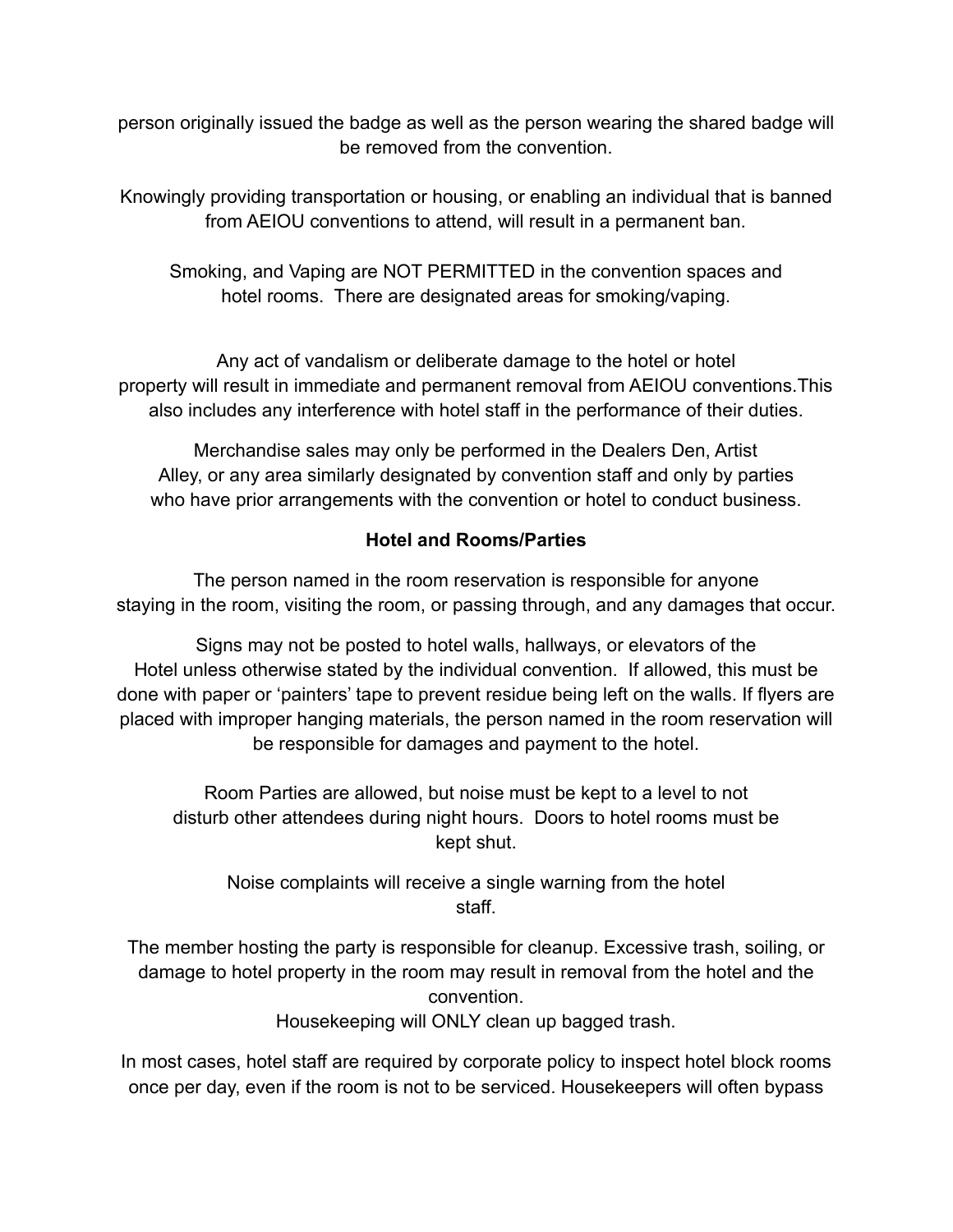rooms with "do not disturb" signs on, but will return at the end of their rounds, and knock on doors. Attendees must allow housekeeping to access the room if asked.

Room parties hosted on the designated party floor are subject to different rules. Please see operations for any questions regarding party floor parties.This will change per convention.

## **Lost and Found**

Lost and Found will be maintained in the Convention Operations Office. If you lose an item, check here first. A report can be filled out describing the item and contact information must be left. Items will only be held for 30 days past the convention before they are either thrown away or donated.

## **Dress Code**

Collars and leashes may be worn, but persons cannot be lead around by them in public areas.

Public exposure of bare breasts, buttocks, or genitals is not permitted.

Full-body fursuits are an exception (fur covers all!), but may not reveal genitals, buttocks or breasts. Breasts that are built into fursuits are acceptable if they do not have nipples showing.

Fursuits are not permitted in the pool or hot tub.

Hateful, provocative, and clothing articles that imply harassment are NOT allowed.

This is included, but not limited to arm/head/tail bands, shirts, pants, fursuits, costumes, flags, props or any other item at staff discretion.

Some items AEIOU does not allow at anytime

#### 1. Police Cosplay

2. German or Nazi items

- 3. Any racist cosplay
- 4. Realistic prop weapons

Clothing must keep within the PG-13 rating of the convention, but certain clothing may be worn into 18+ panels or by vendors of 18+ booths provided it is covered up while in public areas.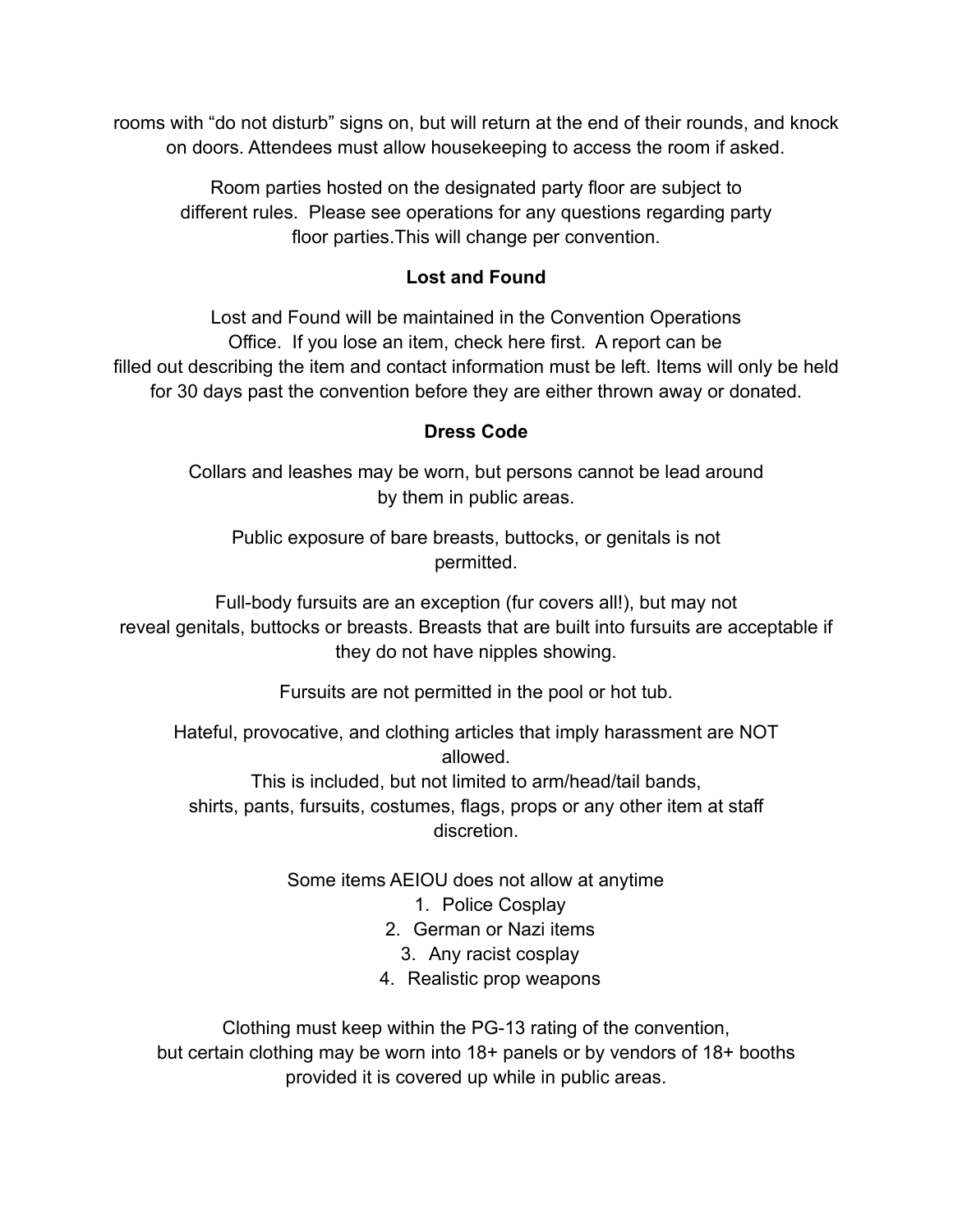#### **Harassment/Assault**

**Harassment includes, but is not limited to:**

**(a) Physical assault, battery, stalking, or unwelcome physical attention.**

**(b) Conduct, dress, or speech that targets, threatens, intimidates, or is otherwise intended to cause distress to other attendees, or members of protected classes (such as those based on race, age, religion, national origin, disability, gender, or sexual identity).**

**AEIOU will never tolerate any conduct, dress, or speech that targets, threatens, intimidates or is otherwise intended to cause distress to other attendees or members of protected classes. What someone identifies as is to be respected always. If someone corrects you, every effort to respect and identify the person correctly must be made. If you are found to be purposely misgendering or misidentifying someone to cause distress or upset, you will be immediately banned from all AEIOU conventions.**

All reports of harassment/assault are taken very seriously. If you witness or are the victim of harassment or assault, report it to Convention Operations or CRT immediately. If you are in immediate danger, it can be reported to hotel security as well.

It is not the job of AEIOU to solve

your interpersonal problems. AEIOU is not able to prevent attendance of person(s) unless they pose a specific, credible threat or have a criminal history of conviction of crimes which may pose a threat to the convention or its attendees.If you would like to make a report about an individual, have a legal name and police report ready for convention staff.

If a protection order or restraining order is in place against someone who is on the premises, report to CRT to have law enforcement involved. Notification of such orders can be given to convention staff prior to the convention as a courtesy.

> Responsibility for settling personal disputes lies solely with the parties involved and any relevant authorities.

Threats, harassment, and stalking will never be tolerated. There are grounds for immediate revocation of your convention badge and expulsion from the property. Report any issues to convention operations if you have asked the party to stop and they continue.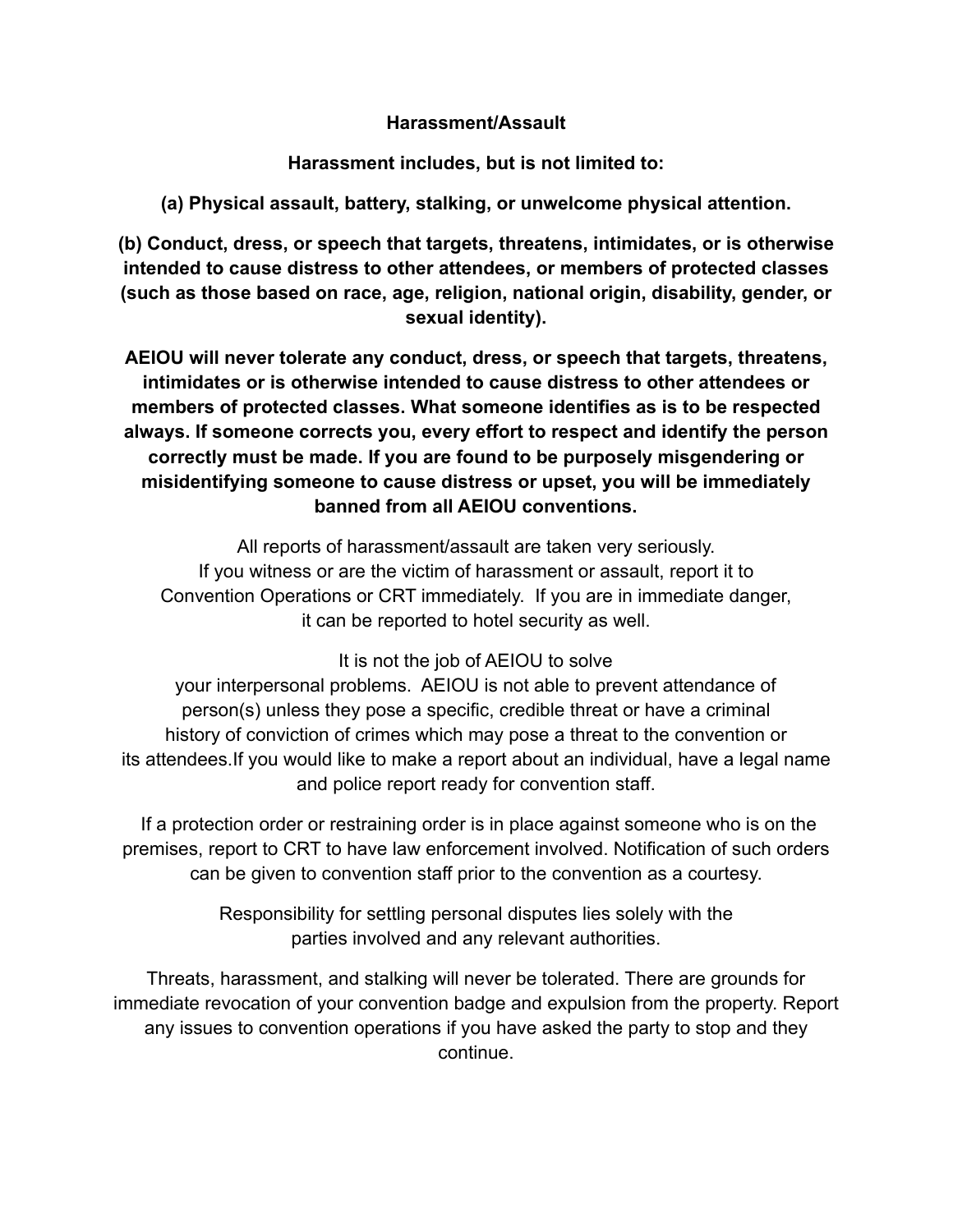If people tell you "no" or ask you to leave them alone, you must follow their request, no if ands or buts. If you continue to make efforts to contact them, even over digital platforms, you may have your badge revoked.

No matter the costume someone is wearing, this does not equal consent. Never touch anyone without permission, ever.

#### **Weapons**

Real weapons of any kind are not

permitted in convention spaces regardless of any local or state laws for concealed/open carry of such items. This also applies even if you possess a government permit that allows you to carry concealed or open in the state the convention is being held. An exception can be made for law enforcement officers or federal law enforcement officers, which must be approved prior to the convention.

This is including, but not limited to firearms, tasers, stun guns, OC (Pepper) spray, knives with 4" or longer blades and swords (any live steel).

Magnetometer wands and other checks may be performed randomly by the CRT to ensure compliance with this policy. Any violation will result in law enforcement being contacted and badges revoked for the duration of the convention.

Reasonable facsimiles of firearms are also prohibited in convention spaces. Prop weapons are allowed, but must have no sort of "firing mechanism". The prop weapons must be obviously fake to be approved, cannot represent a real firearm in any way, and must be approved and marked by CRT staff before it is permitted in con space. If you have something you wish to submit to CRT for consideration, please bring it to CRT staff before wandering convention

#### **Pets**

Pets are not permitted in the convention space.

In accordance with the Americans with Disabilities Act (ADA), recognized Service Animals are permitted.

Attempting to falsely claim an animal as a Service Animal may result in revocation of membership and local law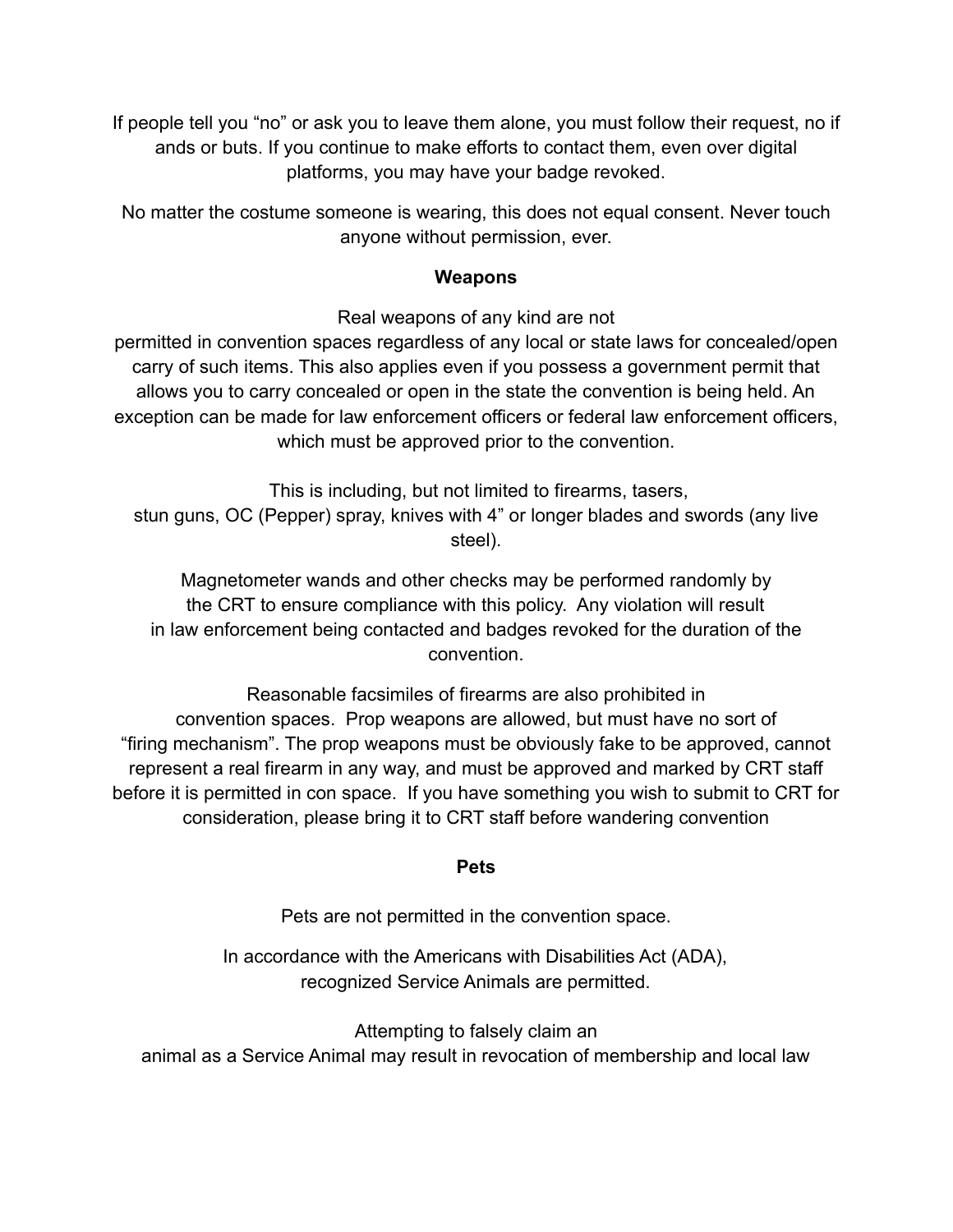enforcement involvement. If a service animal is seen to cause disruption of any kind, report it to CRT immediately. Any validity of a service animal will be handled through the venue and through local law enforcement if a service animal is causing a disruption.

Emotional support animals and therapy animals are not considered service dogs by the ADA, and are not permitted in convention space.

## **Substance Abuse**

Sale, distribution, use or possession of controlled substances will not be tolerated at any AEIOU convention. Anyone violating applicable laws will be immediately ejected from the convention, membership revoked, and law enforcement contacted.

In the states where marijuana is legal, it is convention policy that marijuana products are not permitted inside the convention space or on hotel property.

This includes the sale, distribution, or serving of alcoholic beverages to someone under 21.

## **Media Relations, Photography, and Videography**

All journalists, media photographers and other members of the press are required to display an official badge provided by the convention. Members of the press may not conduct interviews, take photos, record audio, or take video without a staff member present and with permission given.

Photos and video may be taken in the convention space by attendees for personal use only. Any commercial use of the images or video must be approved by AEIOU.

# **Payments to AEIOU**

AEIOU accepts most major credit cards and debit cards, as well as cash. Chargebacks that are made for the sole purpose of avoiding payment, that are made without sufficient cause, or are made without first attempting to resolve the dispute will result in a permanent ban from AEIOU conventions.

#### **Sales, Flyers and Solicitation**

Do not place flyers, signs or business cards in any public spaces such as tables, bars, and hallways. Any such items must be distributed in convention space. No adult materials or implied adult activities or items may be placed in convention space. Nobody, unless approved by the convention, may sell raffle tickets or host a drawing of